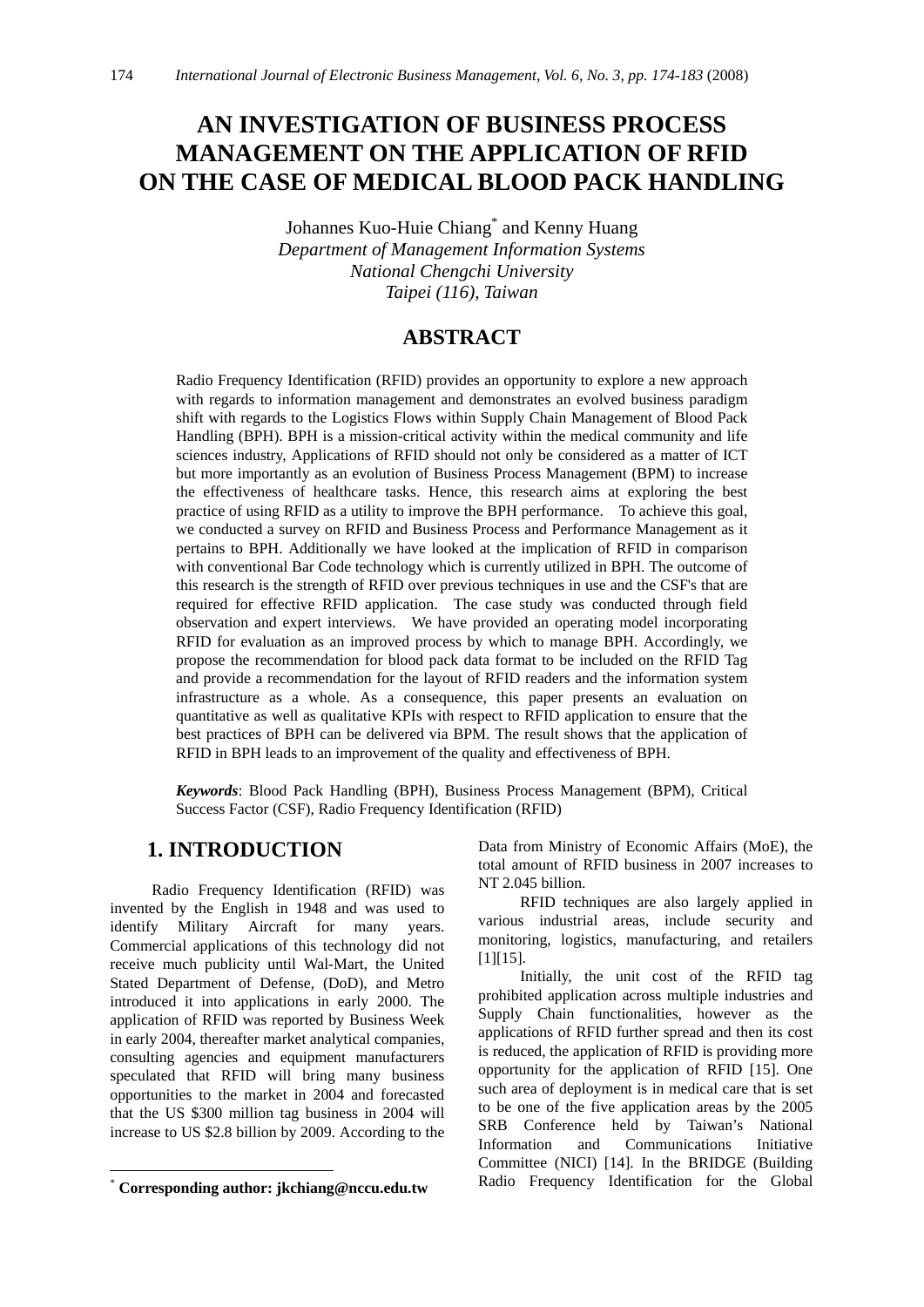Environment) Programme, which is a European Union funded 3-year Integrated Project and addresses ways to resolve the barriers to the implementation of RFID and EPC Network in Europe, RFID application for medical care and pharmaceutical industry is also taken as one of the most important working areas.

For the time being most of the governments and regional institutions is engaging themselves in the development of RFID applications for Medical Care [1][14]. It is worth to notice, most of the efforts for RFID's medical care applications are put into Hospital's Emergency Care, Surgery, Senile Dementia, . etc. [1][14] and there are just few implementation of RFID usages in Blood Pack Handling.

The Ultimate goal of this research is to improve the quality of the blood pack handling process, i.e. shorten operational time, reduce blood transfusion errors, and minimize error ratios. The pre-study of this research reveals the findings that many institutions, that have implemented RFID applications, did not meet the expectations anticipated in deploying this promising technology.

One of the reasons for this is that the potential changes resulting from the RFID applications are not factored into existing Business Processes and aligned with the goals of the institutions. The critical success factor (CSF) is that the existing business processes must be reviewed and changes in accordance with the introduction of new technology, implying the need for a well-formulated study and plan before the implementation of RFID applications.

Institutions also need to consider what kind of business model they want to build or achieve through the deployment of RFID and then clearly define the role of RFID in achieving this Goal. What data do we need by using RFID? What is the source of this data and when does the organization need it? And how does the data get accessed? To enjoy the best RFID benefits, the RFID applications have to be migrated into the underlying business process and hardware infrastructure. This study takes a close look at a RFID implementation model based on the viewpoint of the business process, while Business Process Management will be addressed to deploy suitable RFID applications efficiently and effectively. Through this case study, the whole business process management on the application of RFID in blood packs handling will be presented.

# **2. SITUATION ANALYSIS**

## **2.1 RFID (Radio Frequency Identification) and its Applications**

This section details the essential components of an RFID system, and in order to put these concepts in perspective, we will also briefly discuss the

history, current status, and future of the technology. This research is meant to capture the information and understanding needed for the RFID application for BPH.

RFID has contributed to a flurry of industry mandates, governmental legislation, and something of a hyperbole. It is an automatic identification technology that uses radio waves to uniquely identify items. RFID technology involves tags that transmit item identification data using radio signals to reading devices which capture and decode the signal [9][13].

A serial number that identifies an item is stored on a microchip. The microchip is attached to an antenna that together form an RFID tag, also referred to as a transponder or smart label. Identification data is transmitted to a reader by the antenna using radio frequency. The reader receives and translates the radio waves and transmits to computers in a format that can be understood. The reader can then inform another system about the presence of the tagged items. The system with which the reader communicates usually runs software that stands between readers and applications. This software is called RFID middleware, Figure 1 shows how the pieces fit together.



Figure 1: RFID components and application

With this technology, data as well as information becomes mobile with the goods as they move through the Supply Chain, thus effecting mobile commerce [3]. While the technology has existed for decades, new supply chain applications offer incredible potential to revolutionize the logistics industry. Much of the recent interest surrounding RFID has arisen from mandates and recommendations by government agencies such as the United States Department of Defense (DoD) and the United States Food and Drug Administration (FDA), and from a few private sector mega-corporations [3][4]. For instance, in an effort to improve efficiency, Wal-Mart called for its top 100 suppliers to begin providing RFID tags by early 2005 on pallets shipped to its stores [3][22].

This mandate caused the companies in Wal-Mart's supply chain to focus on implementing RFID solutions. Companies worked to decide which tags and readers to use, how to attach tags to (or embed them in) containers or products, and how to test the read rates for RF tags on pallets as they moved through static and mobile infrastructure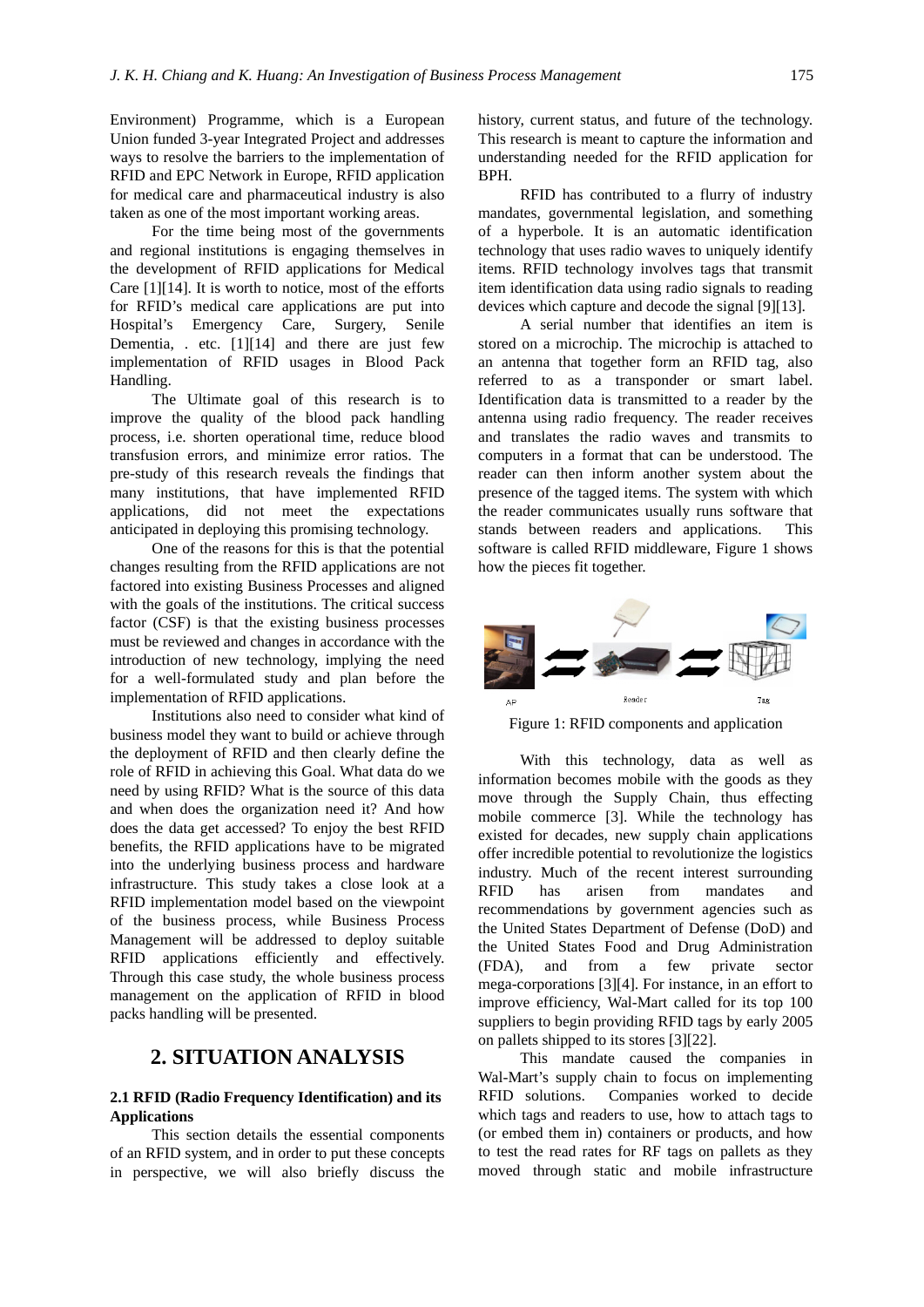within the Supply Chain. Several companies have announced their support for what are now commonly known as tag and ship applications, which tag a product just before shipping it somewhere else, but few of these companies have moved beyond minimum compliance with the mandates to using the information on RFID tags to increase efficiency in their own internal processes [3][4].

The mandates have also focused most of these early implementations on tagging, and thus on the physical side of the RFID systems. However, while it is important to both select tags and readers and find just the right arrangement of antennas to recognize tags as they move through docks and conveyor belts, the true benefit (and complexity) of RFID systems doesn't come from reading the tags, but from getting the information from those reads to the right place in a usable format. The first 100 were only the beginning of the Wal-Mart RFID rollout. Many more suppliers will be tagging pallets, cartons and bags and individual items in the near future. Meanwhile, the attention in RFID may surround the e-Pedigree aimed at reducing counterfeiting and improving efficiency and safety in the distribution of pharmaceuticals [15]. By then, many new initiatives will have been launched to apply RFID to other industries in ways which is hard to predict.

The progress of RFID adoption divides naturally into phases: the "Proprietary phase", the "Compliance phase", the "RFID-Enabled Enterprise phase", the RFID-Enabled Industries phase, and the "Internet of Things phase" [9]. In the beginning, during the "Proprietary phase", businesses and governmental entities created systems designed to track one particular type of item, and this tracking information typically remained within the same business or governmental entity. In the "Compliance phase" (the present phase), businesses implement RFID to meet mandates for interoperability with important customers or regulatory agencies but often don't use the RFID data themselves. The future will bring the phase of the RFID-Enabled Enterprise, where organizations will use RFID information to improve their own processes.

The phase of RFID-Enabled Industries will see RFID information shared among partners over robust and secure networks according to well-established standards. The final RFID phase that is currently foreseeable is the phase of the "Internet of Things". By this time, the ubiquity of RFID technology and other enabling technologies, combined with high standards and customer demand for unique products based on this infrastructure, will lead to a revolutionary change in the way we perceive the relationship between information and physical objects and locations. More and more, we will expect most objects in our daily lives to exist both in a particular place, with particular properties, and in the information spaces we inhabit. RFID ONS (Object Name Service) structure as shown in Figure 2 is one of the example for this phase.

ONS ought to handle more requests than the Domain Name Service (DNS) for normal Internet services. Therefore, organizations tend to maintain ONS servers locally, which will store information for fast and flexible retrievals. Thus, an operation unit may store ONS data from its current suppliers on its own network, rather than pulling the information off the Web site every time a shipment arrives at the assembly plant. If a server with information on a certain product like a blood bag fails, ONS will be able to point the RFID middleware to another server where the same information is stored.



Figure 2: RFID ONS structure

Companies, regions, and even individuals will move through these areas at different paces. Even now, some users of RFID are touching on the RFID-Enabled Industries phase as emerging standards make this possible, while others are still in the Proprietary phase. In many other areas, RFID has not been adopted at all.

### **2.2 Business Process Management (BPM)**

Since late 1990s, industries began to make great efforts for Business Process Re-engineering [19]. Gradually, it is recognized that BPR alone is not able to ensure the success of business process improvement. Experiences from success and failure of BPR reveal the successful factor, i.e. goal setting and weak-point finding are certainly no less important than the re-design per se [6][4]. Furthermore, new and old processes must target to the improvement of business performance by means of management. The focus of business improvement shifts thus to Business Process Management (BPM) and then to Business Performance Management (also abbreviated as BPM) [8][6].

Many business and ICT projects are at risk because they don't use a methodology to select ICTs (information and communication technologies) as an enabler for the re-engineering. Applying the right ICT enabler is one of the critical steps in understanding how to leverage information to gain insight and improve productivity and efficiencies throughout the organization. Management processes and business systems that improve future performance are the work of Business Performance Management, a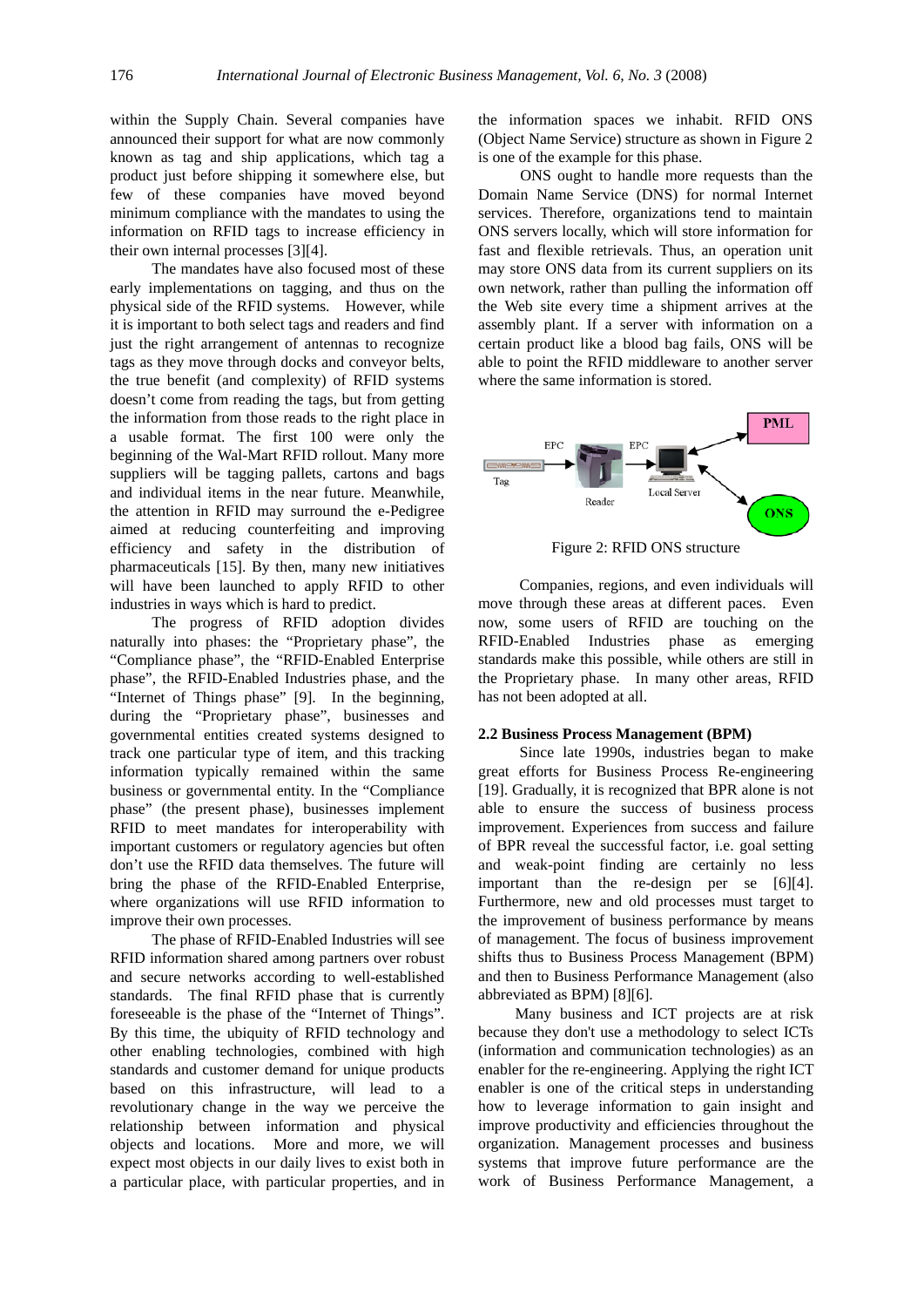category of enterprise ICT tools that replace spreadsheets and static reports with more flexible, scalable and dynamic tools. Business Performance Management goes beyond the specific functions automated by transactional systems, viz. accounting, billing, bookings, supply chain, sales force automation and call centers etc. [8]. Consisting of a consolidation and analytics platform and financial and business applications, Business Performance Management solutions use data from these systems to increase visibility, drive forecasts, predict results, manage financial and operational performance, and report on outcomes both internally and externally.

Business Performance Management gives executives, managers and knowledge workers deep insight into their current business and tools for improving performance for the future. With Business Performance Management software, companies can proactively manage their success, from the boardroom to the front lines, achieving breakthrough performance everywhere. Support for the extended enterprise is another benefit of Business Performance Management. Increasingly, organizations are adopting strategies that involve using shared services, outsourcing or partnering in a network of businesses [6][11]. These extended enterprises typically form along the value chain and require management processes that can adapt to an open and fluid organizational model.



Figure 3: ICT strategy in the BPM roadmap [Chiang, 2006])

Balance Scorecard (BSC) is a performance achievement framework developed by Robert S. Kaplan and David P. Norton [12]. BSC requires performance measurement systems to identify measures related to four perspectives: financial, customer, internal processes, and learning and growth. Figure 4 illustrate BSC framework. With respect to BSC, Chiang [5] has extended the framework by using business strategy and human resource as leverage for the balance of performance measures with regards to the 4 perspective. Further, Chiang [5] has elaborated a method for deployment of the performance measures into Critical Success Factors (CSFs) and Key Performance Indicators (KPIs) as follows:

- Key problem narratives
- Highlight Charts: Information showing own judgment or preference
- Top-level financials: Number and performance ratio
- Key factors: KPI at corporate level-reflect or examine specific measures of CSF regarding problems in highlight charts
- Detailed KPI responsibility reports



Figure 4: BSC Framework [12]

BPM is a task encompassing goal setting, analysis as well as evaluation of existing processes design of new processes with support from Information and Communication Technology (ICT) such as RFID etc. Being a task of such complexity, BPM per se needs ICT support as management tools. However, the connotation of BPM is not only limited to ICT but most important in business process. BPM is a matter of business innovation towards high performance rather than the technical implementation. Most importantly, BPM is a metaphor addressing the complete process life cycle and its major theme lies in the effectiveness, especially with regards to cost productivity and efficiency measures. Obviously, CSF's and KPI's play the important role in this kind of work.

### **2.3 Blood Pack Handling Procedure**

After the field-observation, Chen [4] has described that the blood pack handling process as a whole encompasses two procedures, i.e. blood collection and pack generation (by blood donation centers) and hospital usage.

1. Blood collection and pack generation: The work package includes blood collection, testing, and inventory. Starting from blood donation, blood donor or group entering a blood donation or transfusion center, going through primary history taking and examination, qualified individuals undergo blood collection. Besides blood pack, to ensure safety, other tests were done to the test tube. Finally, blood pack, test tube, and blood donation records were double-checked with laboratory reports. Disqualified collections are destroyed, while qualified collections are stored into the blood bank.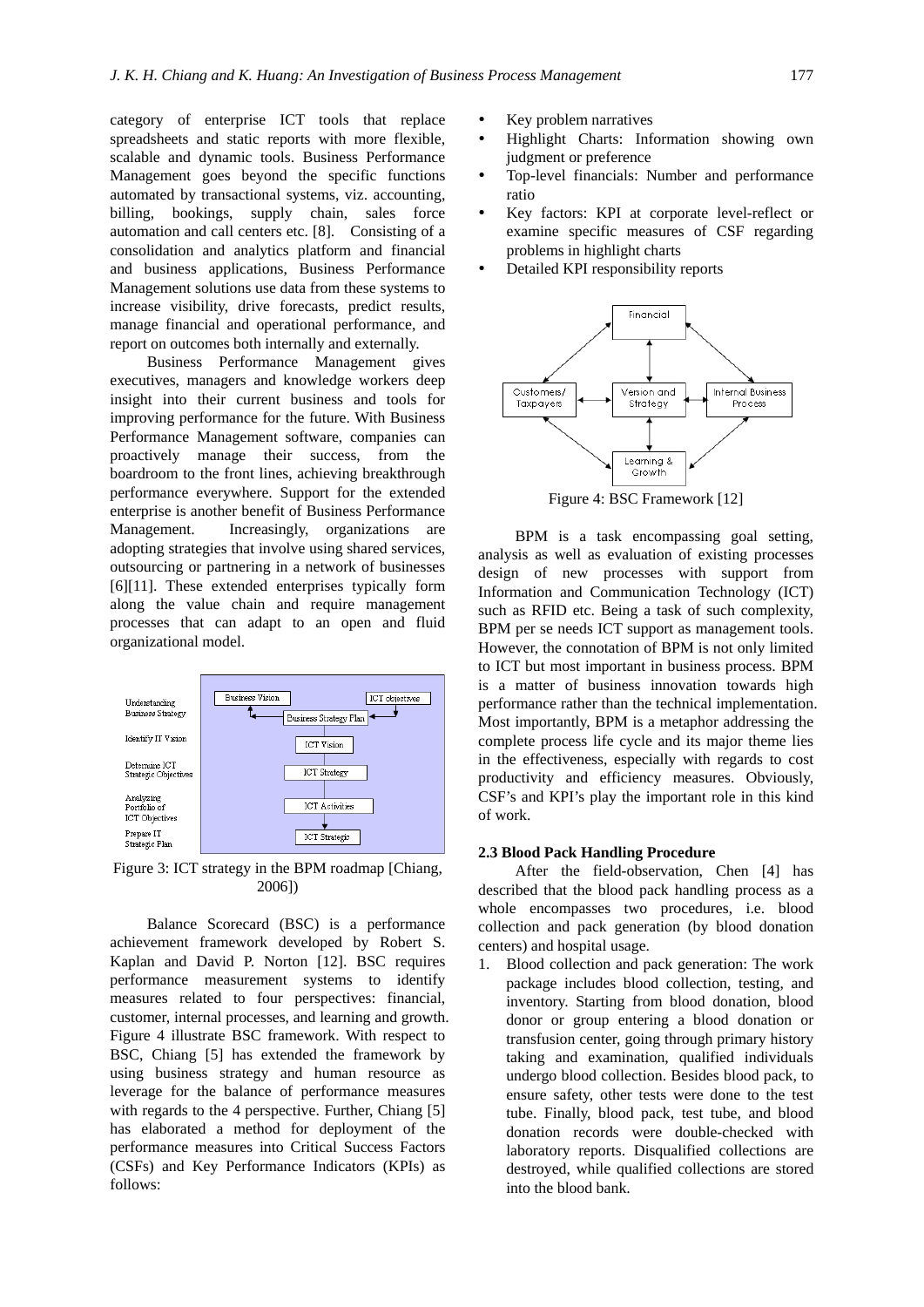2. Hospital usage: This step is the consuming procedure in the hospital after blood pack has been delivered to the hospital. It starts from the hospital dispensing blood packs. Then, it continues with a series of transfusion processing steps (blood preparation, blood pack pickup, transfusion, blood pack return or storage), transfusion to the recipient.

## **2.4 RFID Applications in Blood Pack Handling**

There are some initiative studies that applying RFID technologies in the blood handling process with positive outcome. These cases are illustrated below

- 1. Georgetown University Hospital (GUH): In 2004 GUH began test between RFID and bar code system, the result shown not only was the scanning of the RFID tags fast and accurate, but they also had more capabilities than bar code system.
- 2. San Raffaele Hosipital (SRH): SRH started RFID pilot program in 2004. The pilot program was a success resulting in 100% accuracy. The pilot reported cutting verification time in half and 41% improvement in overall accuracy.
- 3. Mississippi Blood Services (MBS): Before experimenting RFID, MBS scan bar codes on each blood bag. This process is very laborious. In their RFID pilot, blood bags were placed into bins and were read simultaneously and instantaneously.

# **3. RESEARCH METHOD AND LIMITATION**

### **3.1 Research Method**

To get the best from the application of RFID, organizations need to develop and plan ICT solutions and integrate the application process. This study focuses on process. Based on process management, it will allow us to understand how to implement RFID applications. By means of management concepts for the integration process, we can establish the RFID implementation operational step model. The operational step model will be introduced in the case study.

## **3.2 Research Limitation**

Key point of this study is to address a RFID technical implementation mode based on BPM. Medical care regarding on BPH is chosen as the objective of case study. Due to time limitations we are unable to cover all working areas in the medical care as a whole. This study will be majorly focusing on the improvement and re-engineering plan for blood pack handling process of the supply side and to analyze which of the existing RFID technologies can be used on the blood pack handling process. In this study, information on medical blood transfusion and usage on hospital side is taken into account for the sake of process integrity.

# **4. CASE STUDY**

The case study has been employed as the research method and a blood donation center was chosen as the research objective. The business process management on RFID application addressed in this study encompasses the following phases, viz. forming of mutual understanding and consensus, process re-appearance, process analysis, ICT evaluation, re-design process five phases, what are suitable to the center. The study can be described in the following phases.

### **4.1 Build Consensus and Mutual Understanding**

An Ac-Hoc Team was formed to identify related tasks and responsibilities for achieving the targeted goals. The organization of Ac-Hoc Team is shown in Figure 6. On top of this organization, consensus forming is implemented through various steps. Questionnaire was conducted to capture initial input from target user group, and then the result of questionnaire was reviewed by seminar for final consensus. The consensus development process is shown in Figure 7.



Figure 5: Business management process for applying RFID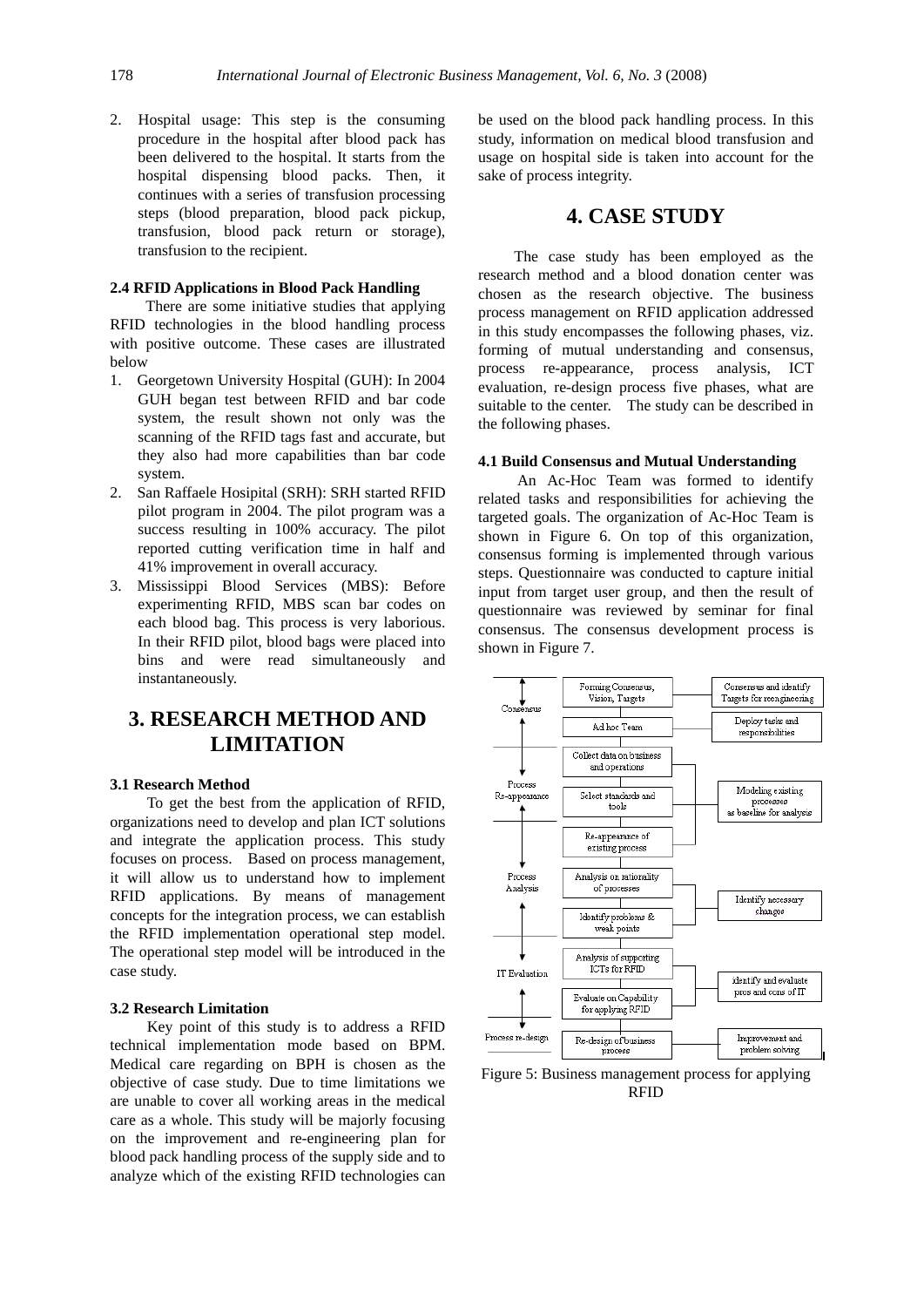

Figure 6: Organization of the Ad Hoc Team [2]

In Taiwan, major areas for RFID application lie in medicine control, blood bag management and emergent medical treatment. With regards to blood pack management, safety is always the critical issue. Nevertheless, errors in blood handling and transfusion still occur. In the research reported by Sazama [20], Linden [16] and McClelland [17], the error ratio is 1/29,000, complication ratio is 1/275,000, and the death ratio is 1/550,000. Jim MacPherson, the President of the American Blood Centre, has speculated that these error ratios can even be higher as many cases are not reported [11].



Figure 7: Consensus development process

Two CSFs (Critical Success Factor) were clearly identified after the consensus development process. The first CSF is the reduction of error rate blood pack handling and the second CSF is to shorten the manual work time and manpower with regards to reduction of error ratio. Traditional bar code system requires a scanner to pass over each blood pack. It causes operational error due to human intervention in the data capturing process. The core principle in using RFIDs is to reduce the manpower-intensive and time-consuming works to facilitate correctness of the overall blood Pack Handling work package.

Cost issue was raised during the workshop. However, the project was positioned as a pilot program. Its primary objectives are exploring potential solutions for reduction of error rate blood pack handling and shorten the manual work time in the initial phase; cost justification will be reviewed afterward.

#### **4.2 Process Re-appearance**

In order to capture the process model and be more familiar with the existing processes by the donation center, we have collected related data as a reference for process analysis, ICT evaluation, and process re-design. A field observation, including interview, was also arranged to ensure the data accuracy. BPMN/BPEL [23] is then applied to construct the model as re-appearance of the process where the results of this work may be further used to develop usable web services in the future.

#### **4.3 Process Analysis**





The aim of this phase is to improve each process by using Pool-Lane chart [17] to figure the physical movement trajectories along the business operation. By means of the chart, we are also able to examine the rationality of each physical movement line, identify problems, find solutions and set achievable targets. The Pool-Lane Chart with respect to operation-unit relationship is shown in Figure 8. The potential needs for RFID applications can also be explored through visualizing these operation processes. Case III and case IV are the crucial parts for the analysis. The operation units within the AS-Model encompass Supply, Acquisition, Ingredients, inspection and IT divisions (Figure 8).

#### **4.4 ICT Evaluation**

Due to the cost issue and the center's emphasizes on "accountabilities", we used the read-and-write RFID tags. For the sake of facilitating process and security concerns, we split blood pack handling process into two phases. The first phase encompasses the process moving from blood collection division to the blood ingredient division for verification of blood packs. We call this process as the "generation phase". The other one is the process in which the blood packs move from blood ingredient division to the supply division for storage and inventory. We call this phase as "inventory management phase".

During the generation phase, EPC codes should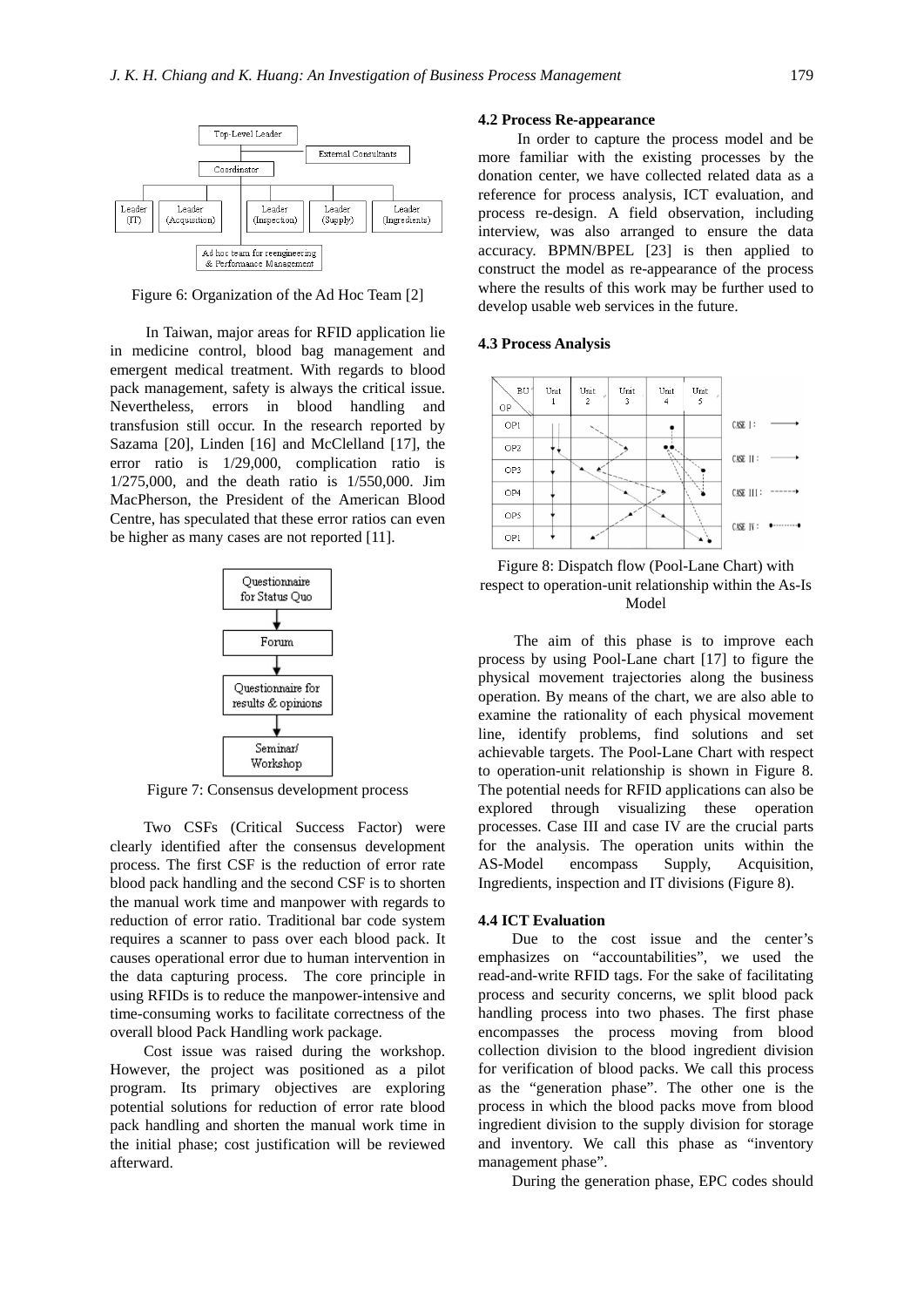be written onto RFID tag while withdrawing blood bags. The multiple read-write passive tags are selected for generation phase. During the inventory management phase, data has been confirmed so that equipped with RFID read only tag in this process to avoid illegal data modifications. Table 1 shows the

example of the crucial information, in particular those related to the back-tracking of time and place, and corresponding abbreviations by the blood pack generation.

|                     | Contents                           |               |
|---------------------|------------------------------------|---------------|
| Donator Inform      | Name                               | N             |
|                     | ID                                 | ID            |
|                     | <b>Birth Date</b>                  | BD            |
|                     | <b>Blood Group</b>                 | ABO BT, RH BT |
|                     | <b>Donator ID</b>                  | <b>BID</b>    |
|                     | Code Number                        | BN            |
|                     | Bag combi, No                      | BBN           |
| Blood Bag Inform    | <b>Blood Group</b>                 | <b>BBC</b>    |
|                     | Volume                             | <b>VOL</b>    |
|                     | Date                               | $\mathbf D$   |
|                     | End effects                        | <b>VD</b>     |
|                     | <b>Hepatic Function Test</b>       | ALT           |
|                     | <b>Blood Group Test</b>            | ABO BT, RH BT |
|                     | Syphilis Test                      | <b>STS</b>    |
| <b>Test Results</b> | <b>IA</b>                          | IA            |
|                     | HIV (AIDS)                         | <b>HIV</b>    |
|                     | <b>B</b> type Hepatitis Test       | B_hepa        |
|                     | C type Hepatitis Test              | C-hepa        |
|                     | Hemo, Lymph Virus Antistrophe test | <b>HTLV</b>   |

| Table 1: Necessary information and abbreviations for blood pack handling |  |  |  |  |  |  |  |  |  |  |
|--------------------------------------------------------------------------|--|--|--|--|--|--|--|--|--|--|
|--------------------------------------------------------------------------|--|--|--|--|--|--|--|--|--|--|

Because of the official regulation up-to-date, barcode can't be removed completely in the current blood bag handling process and necessary barcode labels are placed besides reusable RFID tags in the works within the generation phase. We choose the read/write type of RFID tags for the generation phase, that each of them is covered in a hanging ring and can be used for a newly gathered blood pack after the old data are transformed for the inventory phase. In the inventory management phase, we use combined barcode and read-only RFID chip (embedded RFID chip in the barcode label), and attach the label onto blood bags, so that the data gathered after inspection can only be read but not modified by the Transfusion Institutions.

EPCglobal is leading the development of industry-driven standards for the Electronic Product Code (EPCglobal Taiwan) to support the use of RFID (EPCglobal, ITIS). This study follows the standards of EPCglobal Gen. 2 where the frequency range is UHF: 860MHz~930MHz. Frequency of 13.56MHz is selected for collection and processing phase whilst 860MHZ~930 MHZ is chosen for the inventory management phase.

In this study, we adopt EPCglobal standards so that the coding mechanism can be expandable. Figure 9 and Figure 10 show the RFID tag coding process we developed for the collection and inventory management by the supply side and the transfusion by the hospital usage. On top of the layout and information, the process is re-designed centric to those of Category III and IV.



inventory management phases

#### **4.5 Process Re-design**

In the process re-appearance and analysis, we have identified the necessary work by each division (units) and recorded the workflows and results of the ICT evaluation. By means of Lane-Pool diagrams, we have figured some workflows of category III and IV as shown in Figure 5 that are the most crucial for the application of RFID. Figure 11 shows a part of the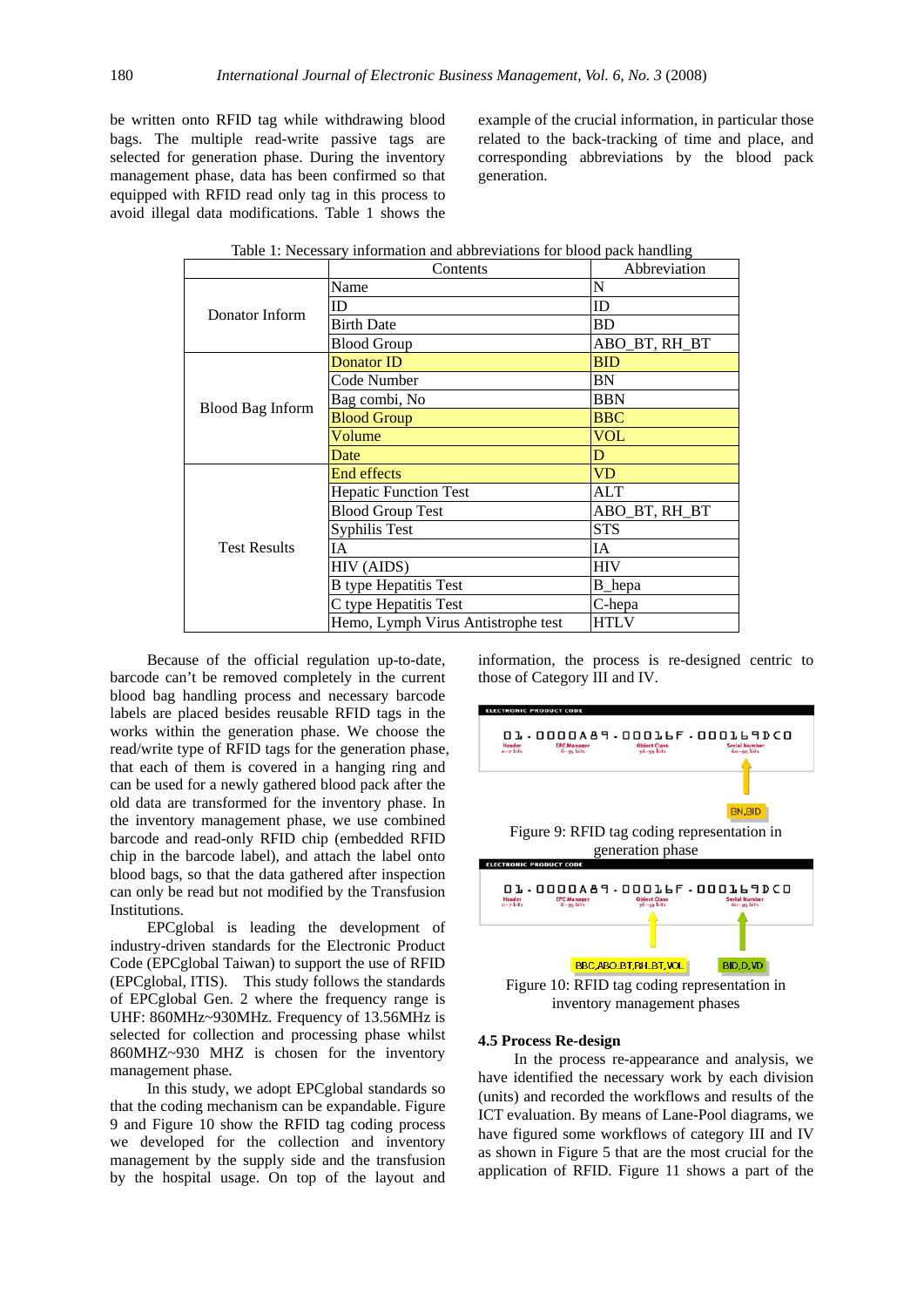rationalized inventory process as an example to prevent the handling errors and to reduce time and man-power.

Figure 12 illustrates the design of the ICT infrastructure compliant to the new process encompassing RFID devices by the blood donation center, where the layout of RFID readers on the gates is the major consideration and one "as-is" step can be eliminated. IT, Test and Ingredient Division shown in Figure 12 require multiple bar code readers and printers before RFID deployment (AS-IS). The three divisions just need a RFID reader after RFID implementation (TO-BE).

**5. CASE STUDY SUMMARY**  The purpose of this study is to utilize RFID technology for improving the BPH process. Targeted expectation can be classified into two parts. Quantity: time and manpower. Quality: security, timeliness and transparency of blood bag dispatch

**5.1 Quantitative KPI Improvement: Time and** 

Table 3 shows out-stock pre- and post-process improvement (time and manpower). Normally, each batch blood bag in-stock process, we can save 62 man-min (60 + 2 + 24 - 24), improvement rate is 72.09% (65/89). For special case, we can save 105 man-min  $(60 + 2 + 3 + 90 + 24 - 50 - 24)$ , improvement

improvement (time and manpower).

rate is 58.66% (105/179).

After re-engineering the existing process, some improvements have been identified. Table 2 illustrates in-stock pre and post reengineering



Figure 11: "To-Be" blood pack inventory process based on RFID

flow.

**Manpower** 



Figure 12: RFID-centric ICT infrastructure

| Tuote 2, http://which.of mooding process in relation to thine and man_power |                    |                    |
|-----------------------------------------------------------------------------|--------------------|--------------------|
| Activity                                                                    | As-Is (min/person) | To-Be (min/person) |
| Counting the No of Blood Bags                                               | $30/2=60$          | $-/- = 0$          |
| Checking the No                                                             | $1/2=2$            | $-\prime = 0$      |
| Report on disqualified blood packs                                          | $3/1=3$            | $-\prime = 0$      |
| Picking up disqualified pack code                                           | $45/2=90$          | $25/2=50$          |
| Blood and Bag inventory                                                     | $12/2=24$          | $12/2=24$          |
|                                                                             | $179$ (man-min)    | $74$ (man-min)     |

Table 2: Improvement of inbound process in relation to time and man-power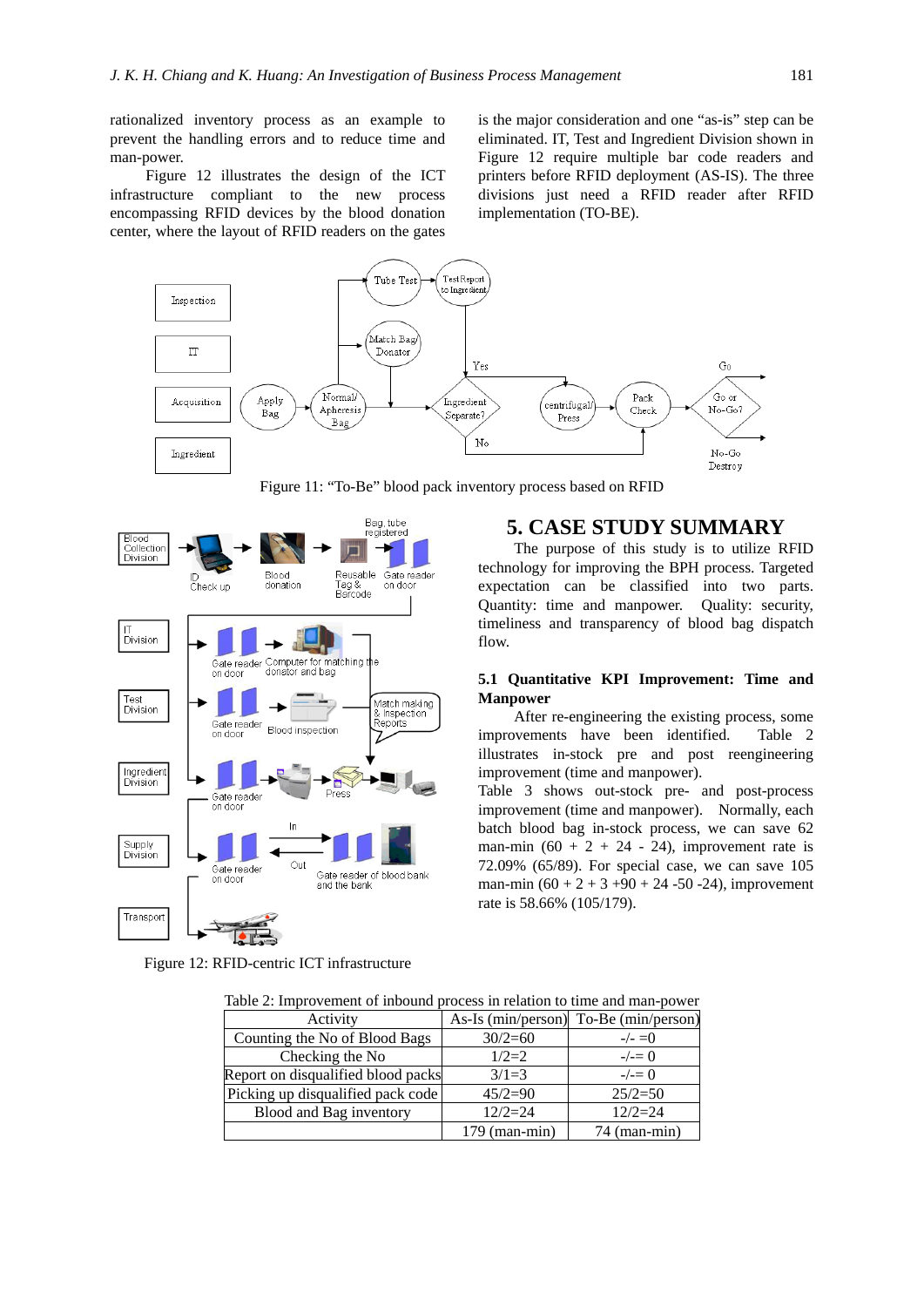| Activity                                                 |                | As-Is (min/person) To-Be (min/person) |
|----------------------------------------------------------|----------------|---------------------------------------|
| Access on the blood packs according to application forms | $12/1=12$      | $12/1=12$                             |
| Blood bag code scan                                      | $6/2=12$       | $-\angle 0$                           |
| Qualifying blood pack                                    | $1/2=2$        | $-\angle = 0$                         |
| Return to supplier                                       | $2/1=2$        | $2/1=2$                               |
|                                                          | $28$ (man-min) | $14$ (man-min)                        |

Table 3: Improvement of outbound process in relation to time and man-power

Table 4: Improvement of constitute checking process in relation to time and man-power

| Activity                        |                 | As-Is (min/person) To-Be (min/person) |  |
|---------------------------------|-----------------|---------------------------------------|--|
| Blood pack assessment           | $30/4=120$      | $-/- = 0$                             |  |
| Judge for ingredient separation | $20/3 = 60$     | $20/3 = 60$                           |  |
| Centrifugation                  | $40/3=120$      | $40/3=120$                            |  |
| Pressing                        | $40/5=200$      | $40/5=200$                            |  |
| Blood ingredient checking       | $40/3=120$      | $40/3=120$                            |  |
|                                 | $620$ (man-min) | $500$ (man-min)                       |  |

Each blood bag out-stock process, we can save 14 man-min  $(12 + 12 + 2 + 2 - 12 - 2)$ , improvement rate is 50% (14/28). Excluding in-stock and out-stock improvements, the daily inventory control task handled by supply division at 2 men, 40 minutes each can be reduced. This task can be completely replaced by RFID application technology, improvement rate is 100% (80/80).

Table 4 shows the pre and post improvement for blood ingredient division, 120 man-min  $(120 + 60)$  $+ 120 + 200 + 120 - 60 - 120 - 200 - 120$  can be reduced and the improvement rate is 19.35% 9,120/620).

## **5.2 Qualitative KPI Improvement: Security, Timeliness and Transparency of Blood Pack Dispatch Flow**

The case study shows two kinds of advantages from EPC network infrastructure. One is more accurate information, and the other is blood bag movement trajectory in the complete supply chain. The quality improvements from RFID include:

- 1. Security: Temperature data is critical for the BPH (Blood Pack Handling) process. The safety of blood bag can be assessed if various temperature data were recorded. For example, if the data of blood temperature could be updated during transportation, we can ensure its quality and improve safety of blood usage. RFID tag is durable and anti-counterfeiting, so data is accurate and the blood usage safety can be improved. If RFID is widely used in the medical care environment, the blood safety usage can be improved dramatically once the blood bags, blood donators and patients are linked together. However, the implementation of RFID infrastructure in the medial care environment is not the major purpose of this study.
- 2. Timeliness: After re-engineer and shorten process time, the blood bags will be ready-to-use much faster.

3. Transparency of blood bag dispatch flow: In the blood donation center the blood bag moving line can be easily traced and found. By data exchange, the blood bags can be easily tracked and transferred when needed.

# **6. SUMMARY AND FUTURE WORKS**

More and more institutions deploy full RFID as more corporate success stories unfold. To obtain the best benefits of using RFID, we need to integrate RFID with the business processes to improve system efficiencies by means of well defined BPM (business Process Management). RFID data meshes with work flow and business process, information technology and application process are integrated to produce the best outputs.

The research has identified the most crucial CSF for introducing RFID into BPH as a solution for declining of error ratio. As the most important result of this study, RFID is obviously most cost-effective solution for this kind of deficits while it is strictly difficult to get rid of them, even with high costs. Among others, the research findings can be summarized as follows:

- 1. We have accomplished a RFID implementation mode based on business process management. The tasks in each phase are completely described and stated the importance to the application process integration. It can be used as a reference model to support medical institutions and enterprises to implement RFID in the future.
- 2. We adopt BPMN as the process modeling standard and apply the BPMN/BPEL modeling tool to analyze and develop the Blood Pack handling processes. BPMN/BPEL specifications and related developing tool for web services can facilitate the realization of SOA compliant information system.